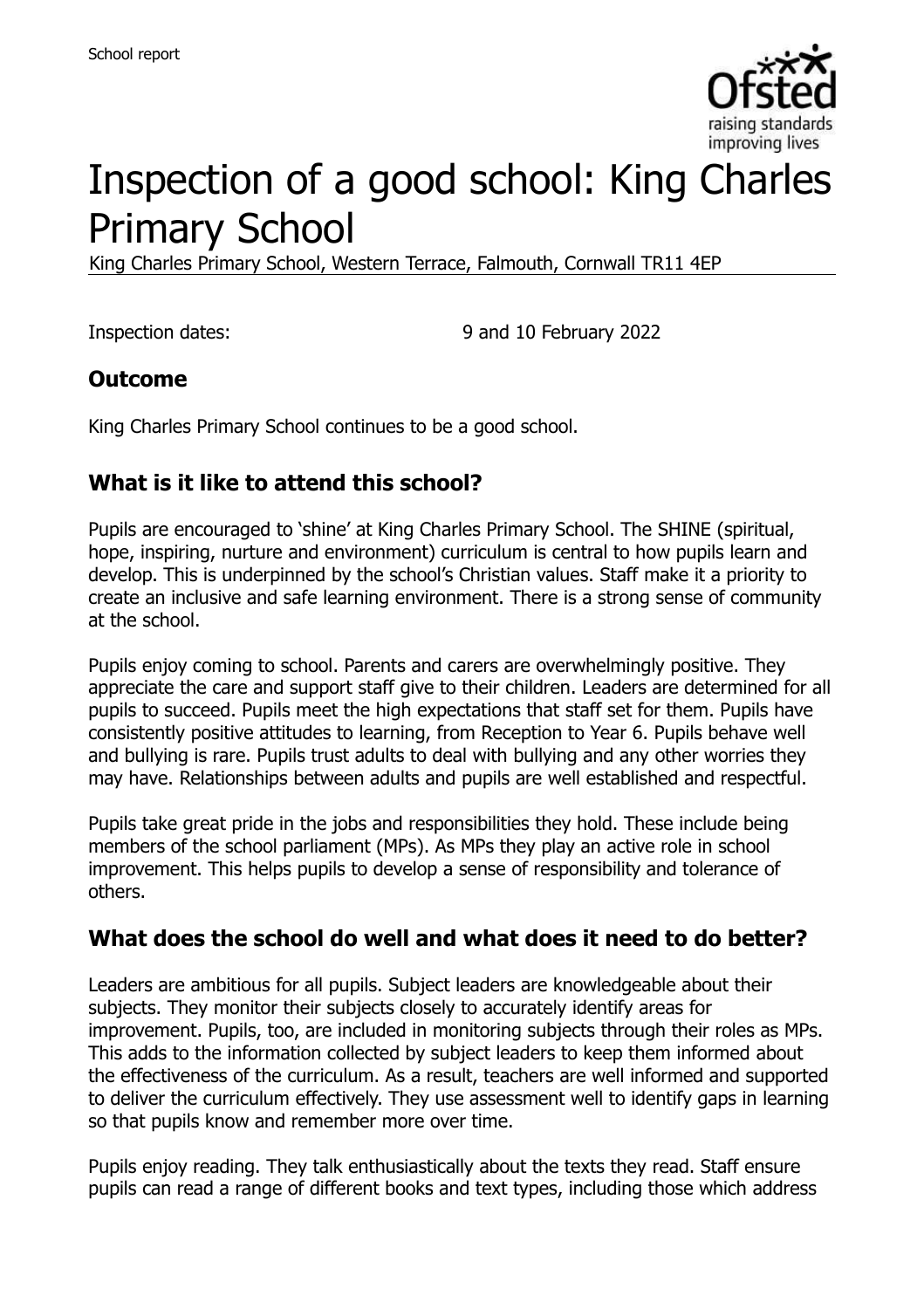

a range of issues, such as diversity and equality. From the moment children start school in Reception, they learn phonics. Staff share a wide range of rhymes, songs and stories with children to develop their early language and communication skills. Books are matched well to the letters and sounds pupils are learning. When pupils fall behind, teachers provide effective support to enable them to catch up quickly.

Children in early years are well prepared for the next stage in their education. They develop key knowledge they will use later in school. This includes the use of ambitious vocabulary in mathematics and recounting events that happened in the past. The youngest children are challenged by 'star tasks' in the same way that older pupils are. The use of 'big questions' helps to focus pupils' learning in the wider curriculum. Through this, they recall what they learn about their local area in subjects such as history and geography. However, leaders have not identified the most important knowledge they want pupils to learn clearly enough in some foundation subjects. At times, this weakens pupils' wider knowledge in applying what they already know to other ideas or concepts.

Leaders have high expectations of all pupils, including those with special educational needs and/or disabilities. Teachers identify the precise next steps for pupils to learn successfully. They adapt learning so that pupils' needs are met well.

Staff model clear expectations for pupils' behaviour. Pupils enjoy their learning and are keen to do well. They talk positively about the different roles and responsibilities available to them. For example, older pupils can apply to become MPs, mentors or ambassadors. Pupils understand how the school is preparing them to be more tolerant and accepting of others through their wider development.

Leaders, including those responsible for governance, have a detailed and accurate view of the school. They understand the school's work, the curriculum and the school's values and ethos. Leaders, including members of the local advisory board, are considerate of staff workload. Staff appreciate this and are positive about their experience of working at the school.

## **Safeguarding**

The arrangements for safeguarding are effective.

Leaders have established a strong culture of safeguarding. Procedures for keeping children safe are clear. Staff are trained to be alert to any signs of potential risk of harm. They know that safeguarding is their responsibility. Staff are quick to report concerns. The team of designated safeguarding leaders works effectively together. They work closely with external agencies to provide appropriate and timely support. Recruitment procedures are thorough.

Pupils learn how to help keep themselves safe through the curriculum in areas such as online safety, water safety and mental well-being.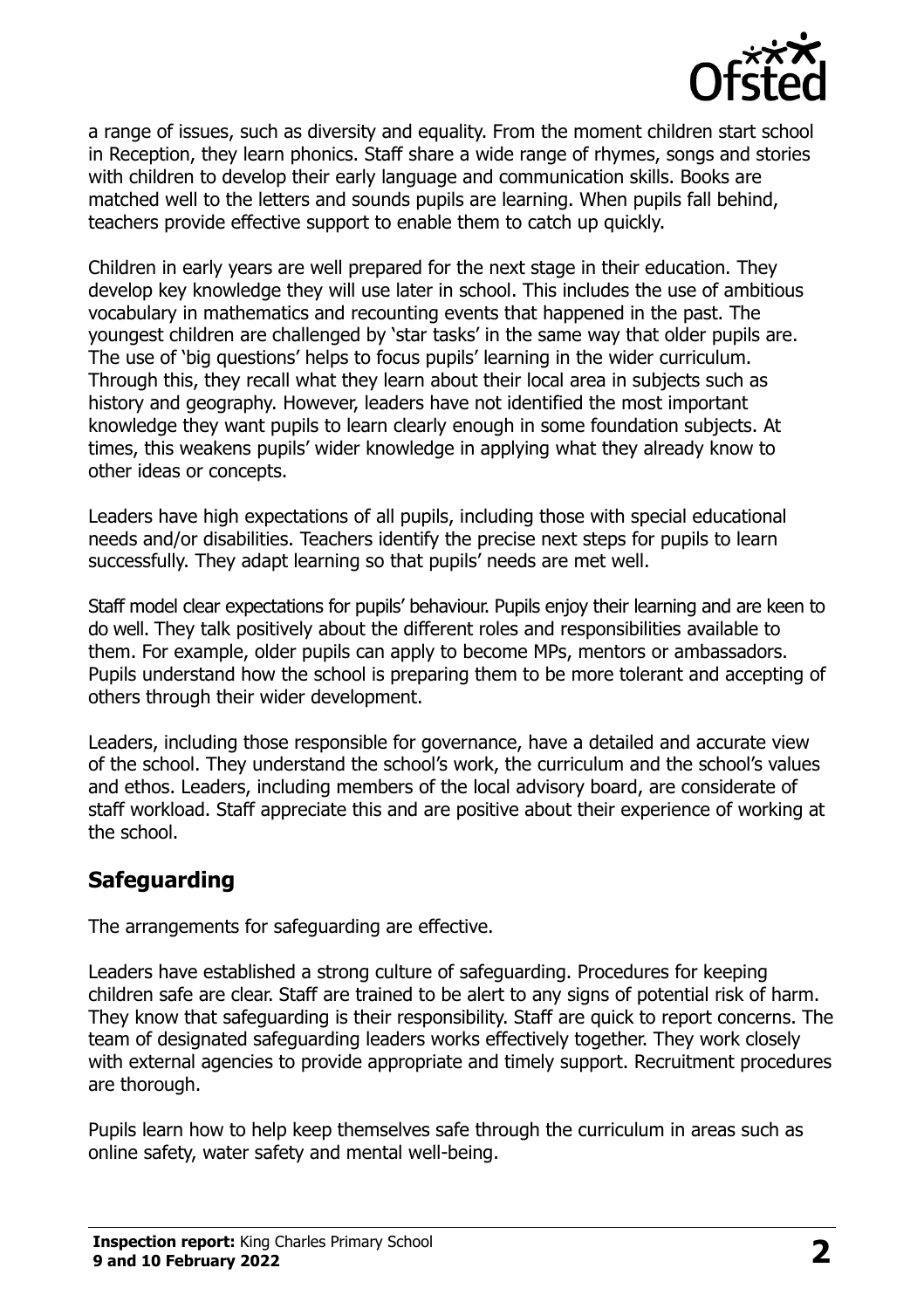

# **What does the school need to do to improve?**

# **(Information for the school and appropriate authority)**

■ Leaders have not identified the most important knowledge they want pupils to learn clearly enough in some foundation subjects. This means that, at times, the implementation and sequencing of the intended curriculum are not as effective as they could be. Leaders need to ensure that the specific knowledge they want pupils to learn is identified so that pupils learn and remember more over time.

## **Background**

When we have judged a school to be good, we will then normally go into the school about once every four years to confirm that the school remains good. This is called a section 8 inspection of a good or outstanding school, because it is carried out under section 8 of the Education Act 2005. We do not give graded judgements on a section 8 inspection. However, if we find evidence that a school would now receive a higher or lower grade, then the next inspection will be a section 5 inspection. Usually this is within one to two years of the date of the section 8 inspection. If we have serious concerns about safeguarding, behaviour or the quality of education, we will deem the section 8 inspection as a section 5 inspection immediately.

This is the first section 8 inspection since we judged the predecessor school, King Charles Primary School, to be good in June 2014.

#### **How can I feed back my views?**

You can use [Ofsted Parent View](https://parentview.ofsted.gov.uk/) to give Ofsted your opinion on your child's school, or to find out what other parents and carers think. We use information from Ofsted Parent View when deciding which schools to inspect, when to inspect them and as part of their inspection.

The Department for Education has further quidance on how to complain about a school.

If you are the school and you are not happy with the inspection or the report, you can [complain to Ofsted.](https://www.gov.uk/complain-ofsted-report)

#### **Further information**

You can search for [published performance information](http://www.compare-school-performance.service.gov.uk/) about the school.

In the report, '[disadvantaged pupils](http://www.gov.uk/guidance/pupil-premium-information-for-schools-and-alternative-provision-settings)' refers to those pupils who attract government pupil premium funding: pupils claiming free school meals at any point in the last six years and pupils in care or who left care through adoption or another formal route.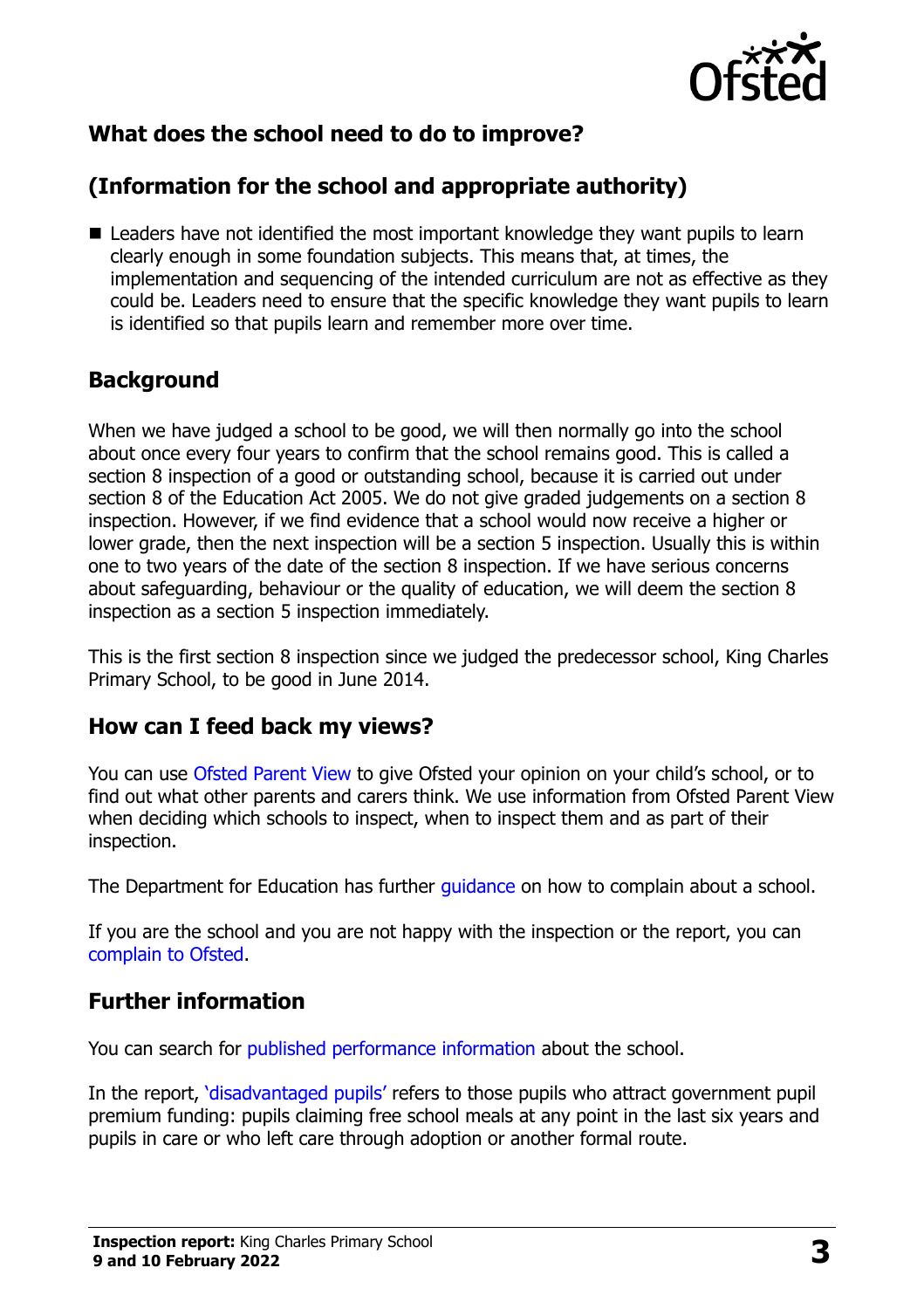

#### **School details**

| Unique reference number             | 144061                               |
|-------------------------------------|--------------------------------------|
| <b>Local authority</b>              | Cornwall                             |
| <b>Inspection number</b>            | 10212144                             |
| <b>Type of school</b>               | Primary                              |
| <b>School category</b>              | Academy converter                    |
| Age range of pupils                 | 4 to 11                              |
| <b>Gender of pupils</b>             | Mixed                                |
| Number of pupils on the school roll | 417                                  |
| <b>Appropriate authority</b>        | Board of trustees                    |
| <b>Chair of trust</b>               | David Parker                         |
| <b>Headteacher</b>                  | Lee Moscato                          |
| Website                             | www.kingcharles.kernowlearning.co.uk |
| Date of previous inspection         | Not previously inspected             |

## **Information about this school**

- King Charles Primary School converted to become an academy school in September 2017, when it joined Falmouth Multi Academy Trust. The school joined Kernow Learning Multi Academy Trust in September 2020.
- The school has a nursery but there are currently no children attending.
- The school uses no alternative provision.
- The school is a voluntary controlled Church of England school. The most recent section 48 inspection took place in February 2020.

## **Information about this inspection**

- This was the first routine inspection the school received since the COVID-19 pandemic began. The inspector discussed the impact of the pandemic with leaders and has taken that into account in their evaluation of the school.
- The inspector held meetings with the headteacher, curriculum leaders, the special educational needs coordinator, staff and members of the local advisory board, including the chair. In addition, the inspector met with a representative from the diocese, the chair of trustees and the trust's chief executive officer.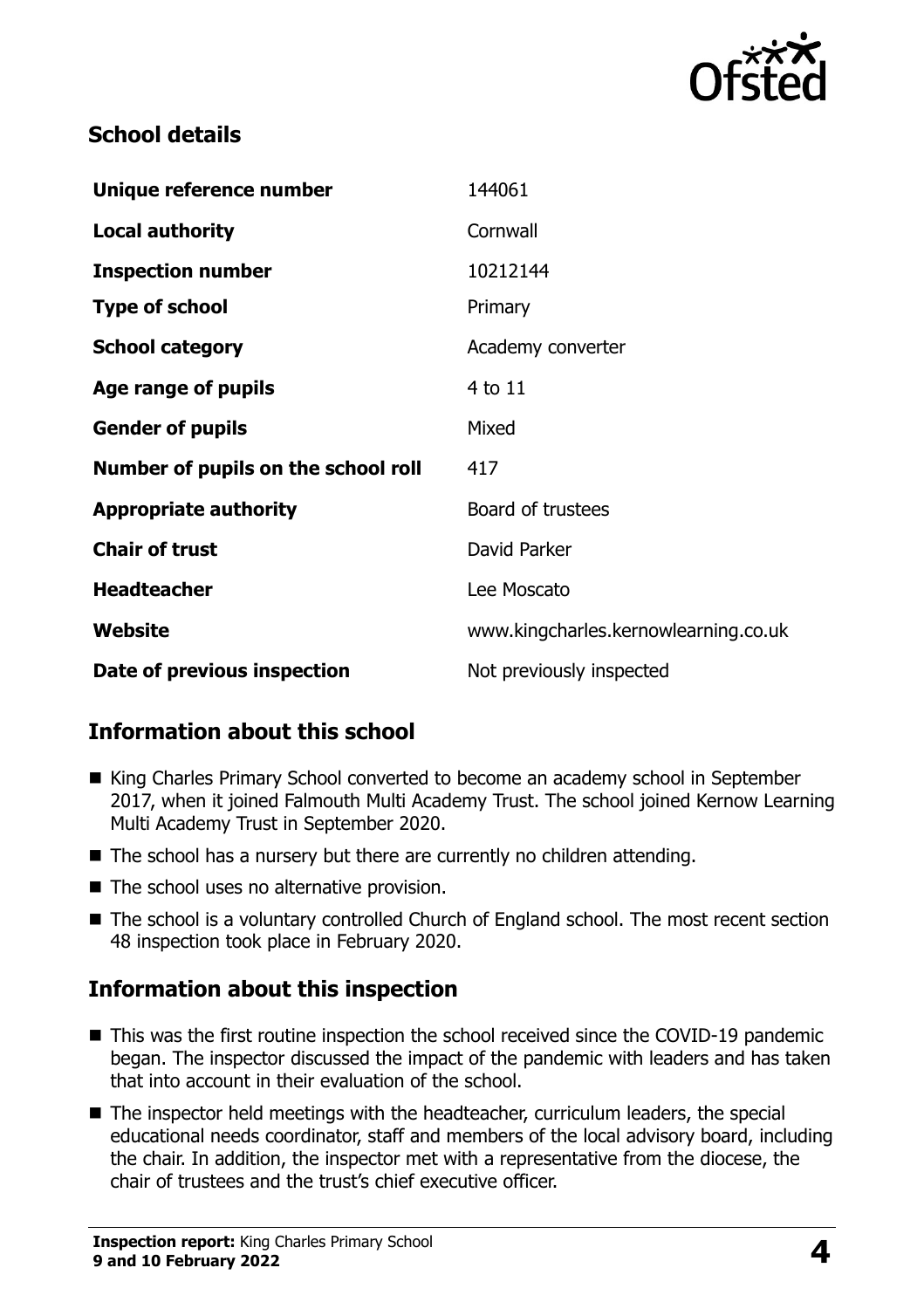

- The inspector carried out deep dives in these subjects: early reading, history and mathematics. For each deep dive, the inspector discussed the curriculum with subject leaders, visited a sample of lessons, spoke to teachers and pupils and looked at samples of pupils' work.
- The inspector listened to pupils in Years 1, 2 and 3 read to an adult.
- The inspector considered how well the school protects pupils and keeps them safe.
- The inspector observed pupils' behaviour in lessons and around the school site.
- The inspector listened to the views of parents at the start of day two. The 102 responses to the online survey, Ofsted Parent View, including 74 free-text responses, were also considered, along with 33 responses to the staff survey.

#### **Inspection team**

Leanne Thirlby, lead inspector Her Majesty's Inspector